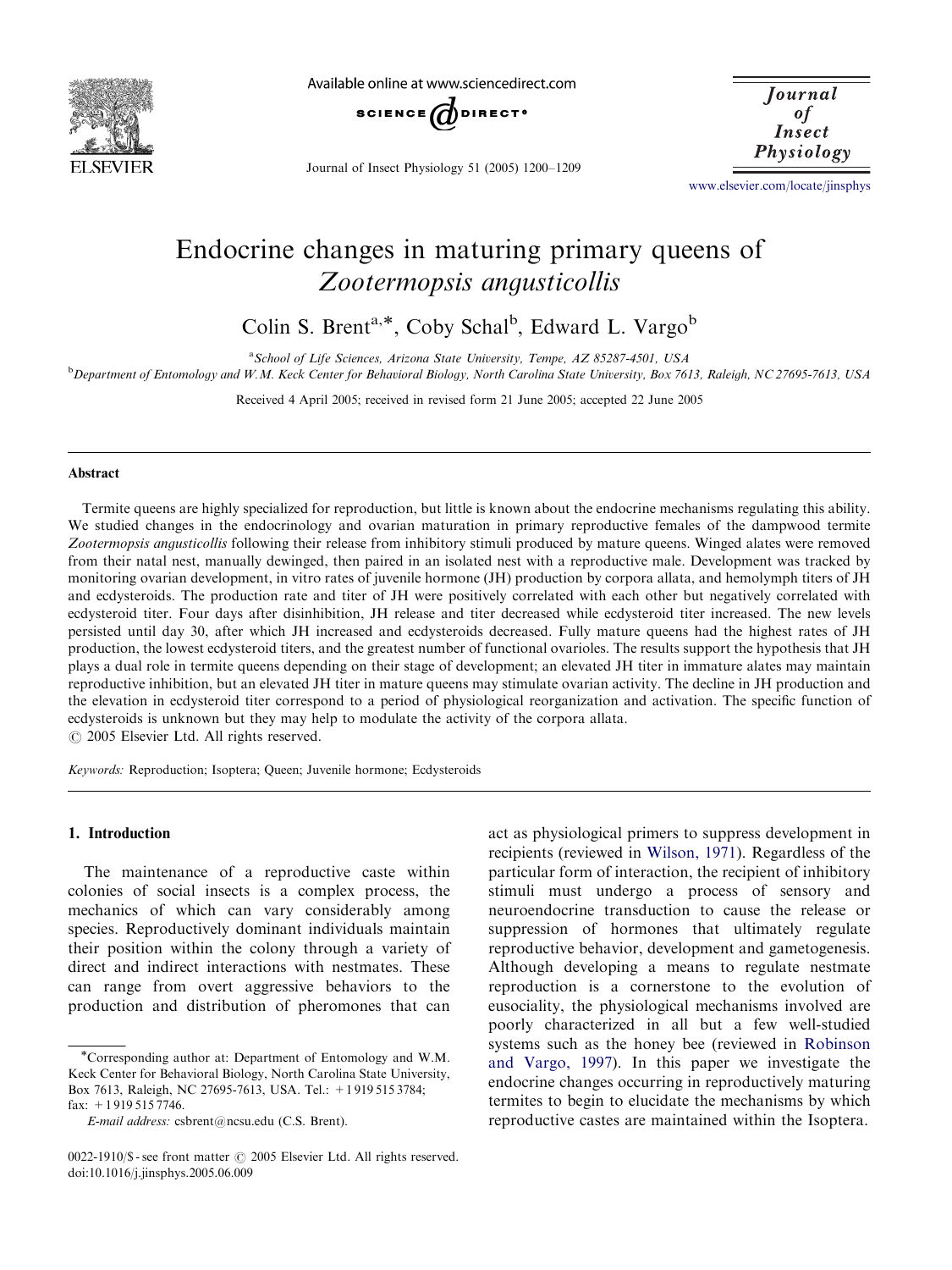Among the termites, Zootermopsis angusticollis (Hagen) has one of the best-characterized systems of reproductive regulation. This dampwood termite belongs to a family considered to be basal within the Isoptera ([Nalepa, 1994](#page-8-0); [Kambhampati, 1995](#page-7-0)), so that many of the regulatory mechanisms are likely to have conserved elements in more derived termite species. In this species a healthy queen is able to prevent female nestmates from becoming reproductively active ([Light, 1943](#page-7-0); [Light and Weesner, 1951;](#page-7-0) [Greenberg](#page-7-0) [and Stuart, 1979, 1982\)](#page-7-0). In particular, alates, winged sexuals which have already undergone a molt into an ''adult'' reproductive form, have inactive ovaries and exhibit no mating behavior until they disperse away from their natal nest to establish a new colony ([Castle, 1934](#page-7-0); [Weesner, 1969](#page-8-0)). The reproductive suppression of alates is likely to have been the first social control mechanism to have evolved in the subsocial ancestors of termites, and may be the basis for the derivation of other social controls crucial to termite colony dynamics.

Subsequent to leaving their natal nest, alates go through a period of development during which their ovaries develop additional functional ovarioles, and they begin to produce vitellogenic oocytes [\(Castle, 1934;](#page-7-0) [Greenberg and Tobe, 1985](#page-7-0); [Brent and Traniello, 2001a\)](#page-7-0). Thirty days after founding a new nest, maturing queens will copulate with their mate and will lay their first eggs 15–20 days later [\(Brent and Traniello, 2001a, b\)](#page-7-0). Profound hormonal changes are necessary to elicit these major behavioral and physiological events. In most insects, the hormones responsible for such changes are juvenile hormone (JH) and ecdysteroids ([Hardie, 1995;](#page-7-0) [Leather, 1995](#page-7-0)). In Z. angusticollis, JH III is the primary homologue produced by the paired corpora allata (CA) ([Meyer et al., 1976](#page-8-0); [Greenberg and Tobe, 1985](#page-7-0)), and is involved in the production of the yolk protein precursor vitellogenin ([Greenberg and Tobe, 1985](#page-7-0)). JH has also been shown to regulate the differentiation of immature termites into reproductive forms (Lüscher, 1972, 1974; [Okot-Kotber, 1980, 1982, 1983](#page-8-0); [Nijhout and Wheeler,](#page-8-0) [1982](#page-8-0)). Ecdysteroids occur at high concentrations in adult castes of some termite species ([Bordereau et al.,](#page-7-0) [1976](#page-7-0); [Delbecque et al., 1978](#page-7-0); [Okot-Kotber et al., 1993;](#page-8-0) [Raina et al., 2003\)](#page-8-0), although their site of synthesis, composition and specific function are unknown ([Noirot,](#page-8-0) [1977](#page-8-0); [Delbecque et al., 1978](#page-7-0); [Noirot and Bordereau,](#page-8-0) [1990](#page-8-0); [Okot-Kotber et al., 1993](#page-8-0)). However, recent experiments with newly flown alates of the lower termite Coptotermes formosanus ([Raina et al., 2003](#page-8-0)), suggest that ecdysteroids may play a significant role in regulating ovarian development and oogenesis in termites.

Although both JH and ecdysteroids may play a role in mediating the social inhibitory effect of functional queens, little is known about the endocrine events following separation from the queen and how they are

coordinated with the physiological changes preparatory to egg production. Here, we report changes in the biosynthetic activity of the CA, the hemolymph titer of JH and ecdysteroids, and ovarian maturation of primary females before and during the first 45 days after being released from a queen's inhibitory influence. We present evidence that the physiological events that follow disinhibition are triggered by a rapid decline in JH production and a concurrent surge in ecdysteroid production. We also develop a model for the endocrine control of reproduction in Z. angusticollis and for how functional queens can manipulate this system in nestmates.

# 2. Materials and methods

# 2.1. Source and maintenance of termites

Termites were selected from stock colonies of Z. angusticollis collected from the Del Monte Forest in Pebble Beach, CA in September of both 2003 and 2004. Parent colonies were kept in plastic boxes containing moistened nest wood maintained in an environmental chamber under a  $14L:10D$  light cycle at  $23^{\circ}$ C. All termites used in the experiments were randomly selected from multiple colonies over and extended period of time, and were of various ages. Animal health was monitored during data collection. Female alates attempting to disperse upon opening the parent colony were dewinged and randomly paired with a maturing primary male within covered 67 ml plastic cups (Solo Cup Co.) for up to 45 days. The cups contained 2 g (dry weight) of birch sawdust moistened with distilled water and compressed to remove excess water and form a solid mass.

# 2.2. Measurement of in vitro JH production

The in vitro rate of JH production of paired CA dissected from individual maturing primary females was measured using a rapid partition radiochemical assay (RCA) ([Pratt and Tobe, 1974;](#page-8-0) [Tobe and Pratt, 1974;](#page-8-0) modified by [Feyereisen and Tobe, 1981](#page-7-0)) as previously described ([Brent and Vargo, 2003](#page-7-0)). Females were removed from the inhibitory stimuli within their natal nest, paired with a reproductive male and allowed to mature. They were destructively sampled after each of the first 5 days following release from disinhibition and after 10, 15, 20, 25, 30 and 45 days. At least 20 females were sampled for each day. Additional samples were obtained from 23 virgin queens prior to isolation (day 0), 27 ovipositing mature queens known to have been dealates for at least 180 days, and 33 workers (6–7th instar). The paired CA glands were dissected from immobilized termites, cleaned of attached tissue, and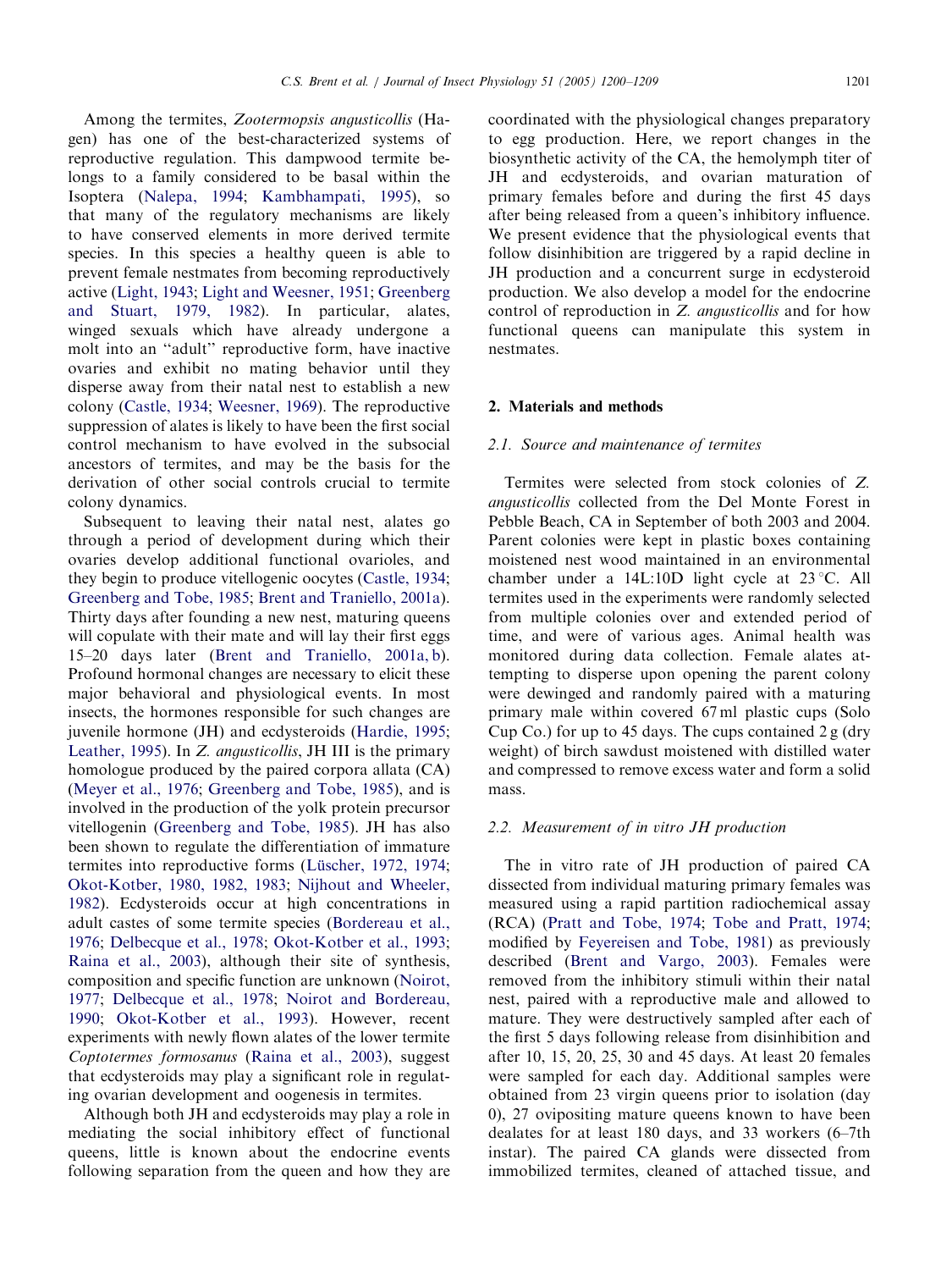preincubated for 30 min in a Petri-dish at  $26^{\circ}$ C in 100 ul of modified TC199 medium (Specialty Media, Phillipsburg, NJ), with 50 mm Hepes buffer, pH 7.4, without methionine or bicarbonate, and containing 2% Ficoll 400 (Sigma Chemical Co.). Following preincubation, the CA were transferred to a  $6 \times 50$  mm borosilicate culture tube containing  $100 \mu$  fresh medium supplemented with  $0.2$  MBq L-[methyl- $3$ H]-methionine (specific activity of  $2.7 - 3.0$  TBq mmol<sup>-1</sup>; PerkinElmer Life Sciences, Inc.) for a final concentration of  $5 \mu$ Ci/100  $\mu$ l. All glands were floated on the surface of the medium to ensure adequate oxygenation [\(Holbrook et al., 1997](#page-7-0)). Culture tubes were maintained at  $26^{\circ}$ C and were rotated at 90 rpm at a 15 $^{\circ}$ pitch on an orbital shaker. Following incubation, radiolabeled JH was extracted from the medium and CA together with  $250 \mu l$  ice-cold iso-octane. A  $100 \mu l$ aliquot from each sample was evaporated under  $N_2$ , and then mixed with 3 ml Scintiverse BD (Fisher) scintillation fluid. Radiolabeled methionine incorporation was measured using a scintillation spectrometer (Beckman LS-5801). Because CA was extracted together with the medium we express the results as ''JH production'' rather than ''release''. Nonetheless, only a small percentage of the produced JH is retained within the CA, so that rates of production and release are nearly equivalent.

An appropriate incubation time for the RCA was established by measuring the time course of JH production over a 6-h period. For each hour, 11–16 CA were destructively sampled as described above. Each CA pair was taken from a virgin queen that had been reared away from a functional queen for 4 days and was used in only one sample. Based on constant rates of JH production by CA for at least 6 h, a standard incubation time of 5h was used for the remainder of the experiments.

### 2.3. Measurement of hemolymph JH titer

JH titer was measured using the GC-MS method developed by [Bergot et al. \(1981\)](#page-6-0). Using a glass micropipette, hemolymph was collected from the females out of which the CA pair was dissected for determining JH production rate. Samples from 4–8 primary reproductives at the same stage of development were pooled for a final volume of  $10 \mu$ . This hemolymph was diluted into  $500 \mu l$  methanol (90%, HPLC grade), partitioned against hexane three times ([Robinson et al.,](#page-8-0) [1991](#page-8-0)), and the hexane phase was stored at  $-80^{\circ}$ C until analysis. The methanol phase was saved for the ecdysteroid determinations described later. JH samples were processed according to [Bergot et al. \(1981\)](#page-6-0) as modified by [Shu et al. \(1997\)](#page-8-0). Calibration curves were established using known quantities of standards containing  $d_3$ -methoxyhydrins of JH I, JH II, JH III and JH III ethyl ester supplied by S. Ramaswamy.

JH d3-methoxyhydrins were analyzed on a HP6890 GC equipped with a  $30m \times 0.25$  mm Carbowax Econo-Cap column (Alltech) coupled to a HP5973 MSD running in the SIM mode, with helium as the carrier gas at  $33.5 \text{ cm s}^{-1}$ . To each sample 200 pg JH III ethyl ester, prepared from synthetic JH III (Sigma Chemical Co.) according to [Mori et al. \(1973\)](#page-8-0), was added as an internal standard. Two ions of each JH  $d_3$ -methoxyhydrins at  $m/z$  76 and 225 were monitored to ensure JH specificity.

#### 2.4. Measurement of hemolymph ecdysteroid titer

Ecdysteroid titer was determined using a modified radioimmunoassay developed by [Warren et al. \(1984\)](#page-8-0) and [Zera and Bottsford \(2001\)](#page-9-0). Hemolymph pooled from several termites (collected as described for JH Titer) was extracted with 500 ul chilled 90% methanol, lyophilized, resuspended in 1 ml methanol, and stored at  $-80$  °C until analyzed. Duplicate 10 µl aliquots of each sample were incubated overnight with  $100 \mu l$  of  $\left[ \frac{3H}{2} \right]$ ecdysone  $(5.0 \,\mu\text{Bq} \,\text{ml}^{-1}$ , NEN) in Borate Buffer, and  $100 \mu l$  of a polyclonal ecdysteroid antiserum (H-22) antibody, gift from L. Gilbert) at  $4^{\circ}$ C on an orbital shaker. The antiserum has been shown to be crossreactive for ecdysone, ecdysterone, 20-hydroxyecdysone and makisterone A ([Warren and Gilbert, 1986\)](#page-8-0). A standard competition curve was generated using 20 hydroxyecdysone (Sigma) in quantities from 15.6–2000 pg. After 18 h,  $20 \mu l$  of cleaned Protein-A solution (Pansorbin, CalBiochem) was added to each tube to precipitate the complex during another hour of incubation at room temperature. Samples were centrifuged at 5000g and the remaining pellet was washed twice with  $100 \mu l$  borate buffer. Radioactivity was determined by a scintillation spectrometry and ecdysteroid concentrations were estimated by nonlinear regression.

# 2.5. Ovarian development

Ovarian development was assessed in maturing primary females for each sample day by dissecting virgin queens in 70% ethanol under a dissecting microscope and counting the total number of functional ovarioles and the number of vitellogenic terminal oocytes, as described in [Brent and Traniello \(2001a\).](#page-7-0) Ovarioles were considered functional if they were not filamentous and contained oocytes at some stage of development. Oocytes were considered vitellogenic if yolk protein could be observed and the volume equaled or exceeded  $0.01 \text{ mm}^3$  [\(Hewitt et al., 1972;](#page-7-0) [Brent and Traniello, 2001b\)](#page-7-0). Similar measures were taken for alates sampled directly from their natal colony (day 0), and for fully functional queens heading mature colonies.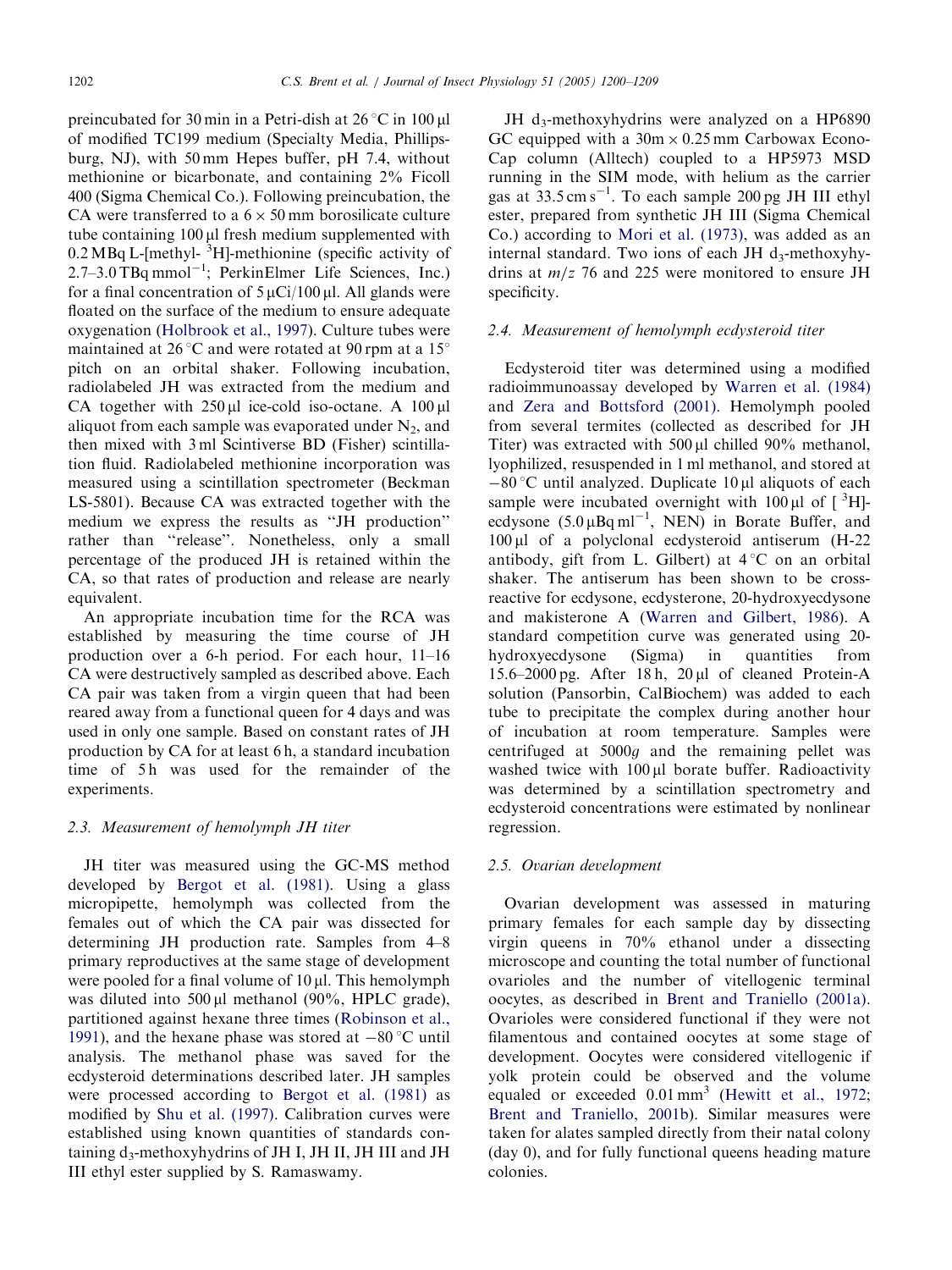# <span id="page-3-0"></span>2.6. Statistical analysis

Statistical tests used are reported with the results.

#### 3. Results

# 3.1. JH production and hemolymph titer

An appropriate incubation time for the radiochemical assay used to measure the rate of JH production was established by measuring hourly the amount of JH over a 6-h period. Similar to the results of [Greenberg](#page-7-0) [and Tobe \(1985\)](#page-7-0), JH production was found to be linear (Fig. 1;  $r = 0.97, F = 72.03, P < 0.001$ ), indicating a constant rate; therefore a standard incubation period of 5 h was used for all experiments. GC-MS confirmed that only the JH III homologue was found in Z. angusticollis; JH I and JH II were never detected.

The rate of JH production was significantly correlated with the concentration of JH in hemolymph (Fig. 2; linear regression,  $r = 0.953$ ,  $F = 109.27$ ,  $P < 0.001$ ), and varied considerably among females at different stages of development (Fig. 3A). This suggests that hemolymph JH is modulated mainly by JH production by the CA and that the latter is an appropriate correlate of JH titer. In reproductively inhibited alates sampled directly from their natal nest (day 0), JH production was moderate  $(3.63 \pm 1.11 \text{ pmol h}^{-1})$ , and comparable to that found in similarly aged and functionally sterile workers  $(4.23 \pm 0.68 \text{ pmol h}^{-1})$ ; Kruskal–Wallis ANOVA,  $H =$ 2.637, df = 1,  $P = 0.104$ ). After the females had been isolated with a reproductive male, JH production stayed constant through the third day  $(3.81 \pm$  $0.58$  pmol h<sup>-1</sup>), but by the fourth day CA activity dropped  $78\%$   $(0.85 \pm 0.29 \text{ pmol h}^{-1})$ ; Kruskal–Wallis



Fig. 1. Mean ( $\pm$  s.e.) in vitro JH production rate by corpora allata pairs dissected from primary females sampled independently over 6 h. Production rate is linear (linear regression,  $r = 0.97$ ,  $F = 72.03$ ,  $P<0.001$ ). Sample sizes are indicated above each mean.



Fig. 2. Correlation between the means for production rate and titer of JH in mature and maturing primary females (linear regression,  $r = 0.95, F = 109.27, P < 0.001$ .



Fig. 3. Mean ( $\pm$  s.e.) in vitro JH production rates (A) and ecdysteroid titers (B) in workers (W), mature queens (Q), and maturing primary females during the first 45 days after isolation from the inhibitory influence of their natal nest. Each mean represents 15–33 determinations for JH production and 4–15 determinations for ecdysteroid titers. Bars with the same letter are not significantly different  $(P<0.05)$  by one way Kruskal–Wallis ANOVA on ranks followed by Dunn's test.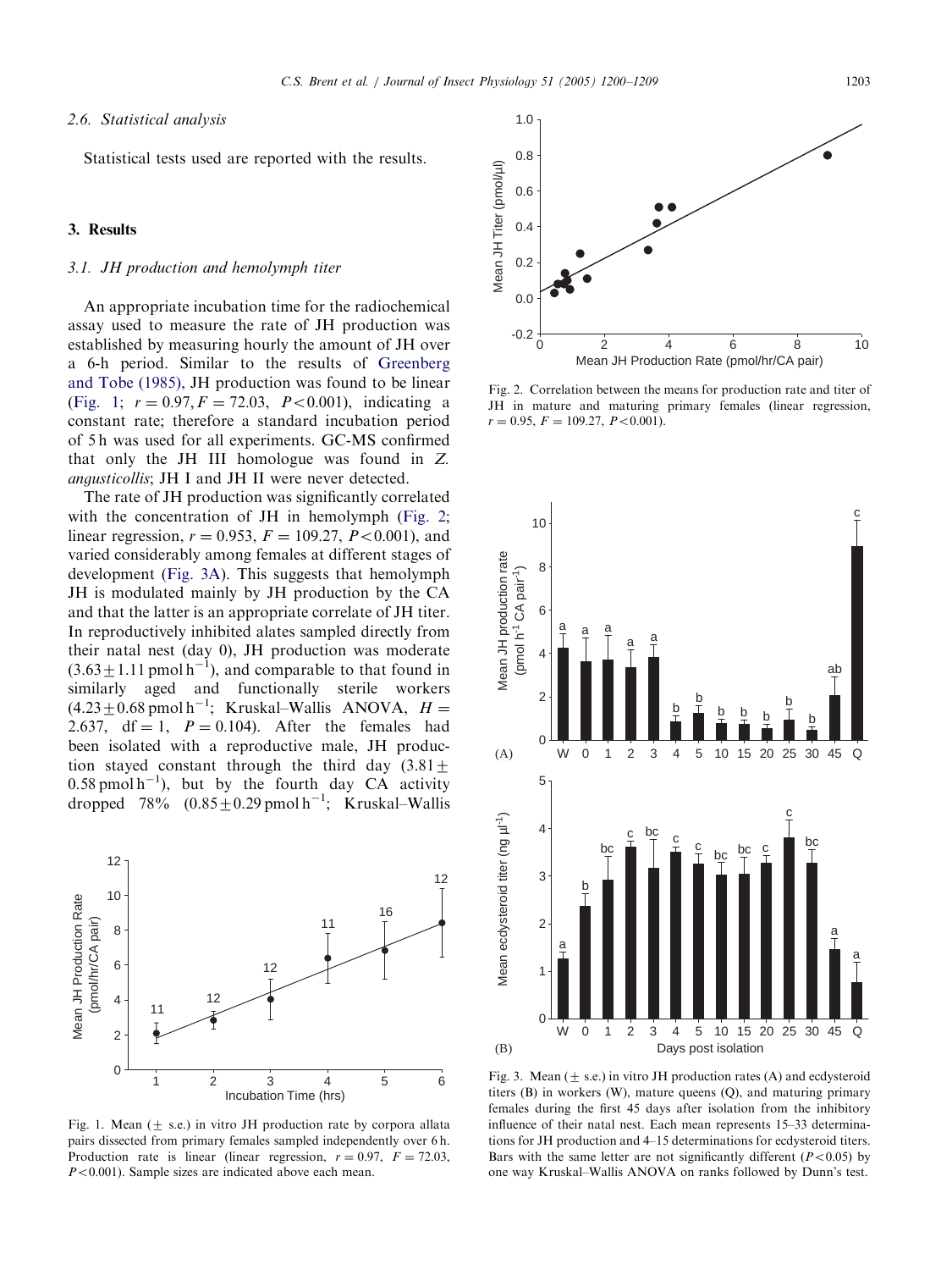<span id="page-4-0"></span>ANOVA,  $H = 15.263$ , df = 1,  $P < 0.001$ ). JH production remained low through the first month, but between 30 and 45 days, JH production nearly quintupled, from  $0.44 \pm 0.18$  to  $2.04 \pm 0.88$  pmol h<sup>-1</sup>. Although the difference was not statistically significant (Kruskal–Wallis ANOVA,  $H = 1.210$ , df = 1,  $P = 0.271$ ) due primarily to high variance in the 45 day females, the results do indicate an upswing in CA activity. Such an increase was certainly the case in the fully mature queens (Q), which had the highest rate of JH production  $(8.94 \pm 1.23 \text{ pmol h}^{-1})$ , more than double the rate found in alates drawn directly from their natal nest (Kruskal–Wallis ANOVA,  $H = 11.670$ , df = 1,  $P < 0.001$ ). Similar to the changes in JH production rate, JH titer dropped between days 0 and 5, from  $0.41 \pm 0.02$  to  $0.11 \pm 0.03$  pmol  $\mu$ <sup>-1</sup> (ANOVA,  $F = 75.704$ , df = 1,  $P<0.001$ ). The titer stayed low through day 30  $(0.08 \pm 0.02, 0.05 \pm 0.01, \text{ and } 0.03 \pm 0.01 \text{ pmol }\mu\text{L}^{-1}, \text{ re-}$ spectively, for Days 10, 20 and 30), began to rise in day 45 females  $(0.18 \pm 0.01 \text{ pmol }\mu\text{I}^{-1})$ , then more than quadrupled in mature queens  $(0.82 \pm 0.03 \text{ pmol }\mu l^{-1})$ , ANOVA,  $F = 322.855$ , df = 1,  $P < 0.001$ ).

# 3.2. Measurement of hemolymph ecdysteroid titer

Similar to our observations with JH production and JH titer, we found that the titer of circulating ecdysteroids varied considerably in maturing primary females, but in a pattern inverse to that of JH [\(Fig. 3B\)](#page-3-0). Reproductively inhibited alates drawn directly from their natal nest had a moderate level of ecdysteroid in their hemolymph  $(2.36 \pm 0.27 \text{ ng }\mu\text{m}^{-1})$ , which was significantly higher than that of similarly aged workers  $(1.26 \pm 0.15 \text{ ng }\mu\text{I}^{-1})$ ; ANOVA,  $F = 14.814$ , df = 1,  $P<0.001$ ). Just two days after the primary females were isolated from their natal nest and paired with a male, the ecdysteroid concentration surged 53%  $(3.60 \pm 0.14 \,\text{ng}\,\text{µ}^{-1}$ , ANOVA,  $F = 7.289$ , df = 1,  $P =$ 0:018) and remained high for at least 30 days. Between days 30 and 45, the ecdysteroid titer dropped significantly (ANOVA,  $F = 10.756$ , df = 1,  $P = 0.007$ ) to a concentration comparable to that in found immature alates on day 0. The titer was at its lowest in mature queens  $(0.77 \pm 0.42 \text{ ng }\mu\text{I}^{-1})$ . A comparison of the mean JH production rates and mean ecdysteroid titers over the sampled developmental period indicates a significant negative correlation between the two parameters (linear regression,  $r = -0.88$ ,  $F = 28.17$ ,  $P < 0.001$ ).

#### 3.3. Ovarian development

Few changes occur in the ovaries of maturing primary females for the first 30 days after removal from the natal nest (Fig. 4). They start with a significantly greater number of functional ovarioles per ovary than workers  $(30.80 + 0.65 \text{ vs. } 26.88 + 0.88,$  Kruskal–Wallis ANOVA,



Fig. 4. Mean ( $\pm$  s.e.) number of functional ovarioles (white bars) and vitellogenic oocytes (black bars) found in the ovaries of workers (W), mature queens (Q) and maturing primary females during the first 45 days after isolation from the inhibitory influence of their natal nest. Each mean represents 28–40 determinations for ovariole numbers and 26–39 determinations for vitellogenic oocytes. Bars with the same letter are not significantly different  $(P>0.05)$  by one-way Kruskal–Wallis ANOVA on ranks followed by Dunn's test.

 $H = 8.201$ , df = 1,  $P = 0.004$ ), but this number does not change significantly until after 45 days of maturation, when ovarioles increase to  $35.52 \pm 0.88$  per ovary (one way ANOVA,  $F = 13.999$ ,  $df = 1$ ,  $P < 0.001$ ). The number of functional ovarioles per ovary was highest in the mature queens  $(43.60+1.10)$ . The number of vitellogenic oocytes followed the same pattern as ovariole number, increasing 36% between days 30 and 45, from  $4.64 \pm 0.54$  to  $6.33 \pm 0.57$  (Kruskal–Wallis ANOVA,  $H = 4.421$ , df = 1,  $P = 0.035$ ), and increasing another 62% in mature queens to  $10.34 \pm 1.01$ .

#### 4. Discussion

Termite queens maintain their reproductive status within a colony through the production of specific stimuli that result in the inhibition of ovarian activity in nestmates [\(Noirot, 1990](#page-8-0); [Noirot and Bordereau, 1990\)](#page-8-0). This suppressive effect extends even to nestmates that have reached what is considered to be an "adult" reproductive form, such as other primary females waiting to disperse away from their natal nest as alates (reviewed in [Weesner, 1969](#page-8-0)). This effect may be achieved via inhibitory primer pheromones produced by a queen ([Miller, 1969](#page-8-0); Lüscher, 1974, 1976; [Bordereau, 1985](#page-7-0); but see [Stuart, 1979\)](#page-8-0), or by self-regulated inhibition brought about by recognition of a queen within the nest ([Spradbury, 1965, 1991](#page-8-0); [West-Eberhard, 1969, 1978;](#page-8-0) [Ross, 1988](#page-8-0); [Keller and Nonacs, 1993\)](#page-7-0). Although previous research had indicated that hormones were involved in termite caste differentiation (Lüscher, 1972, [1974](#page-7-0); [Okot-Kotber, 1980, 1982, 1983](#page-8-0); [Nijhout and](#page-8-0)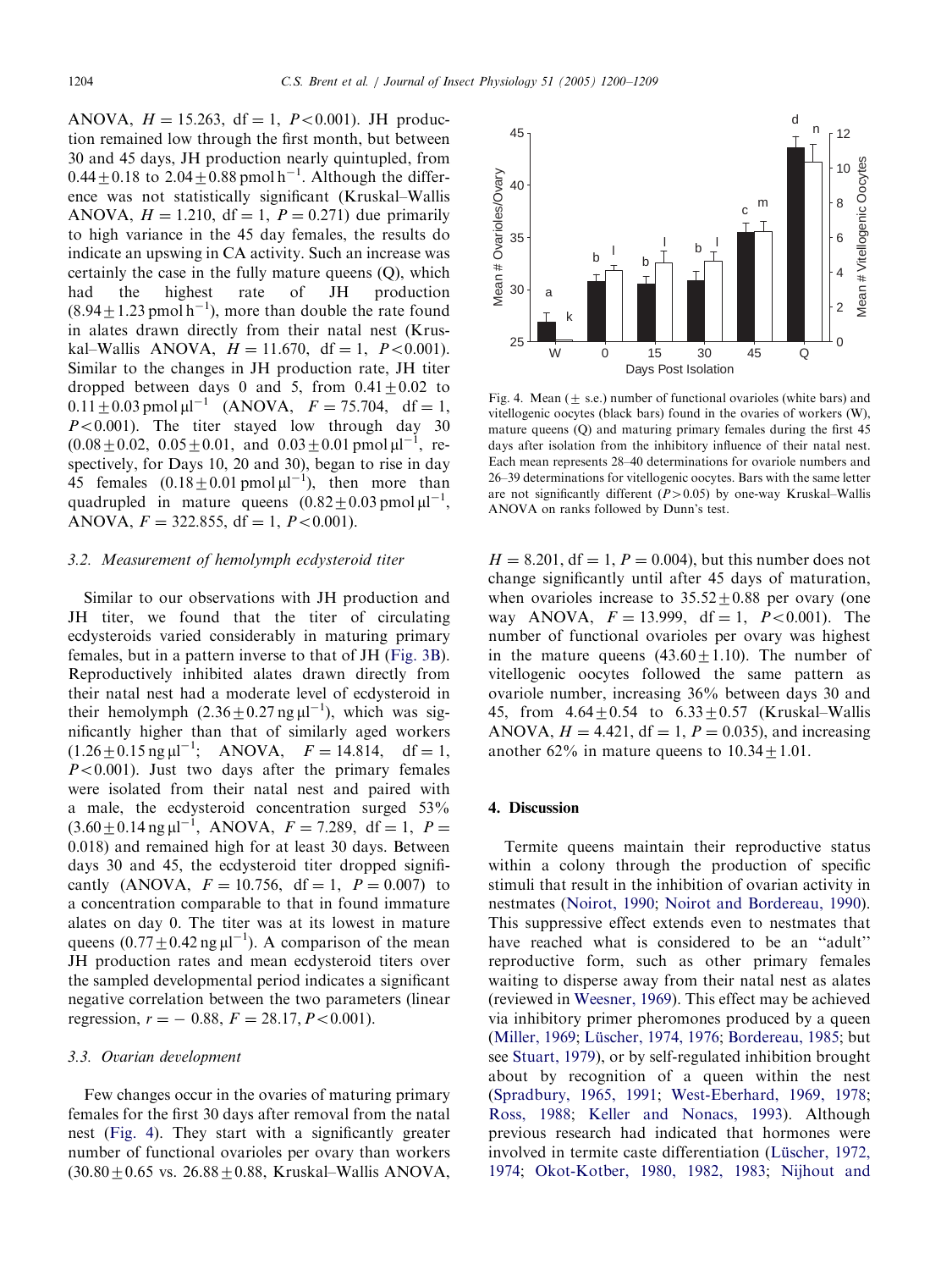[Wheeler, 1982\)](#page-8-0) and reproduction (Lüscher, 1972; [Meyer](#page-8-0) [et al., 1976](#page-8-0); [Delbecque et al., 1978;](#page-7-0) [Greenberg and Tobe,](#page-7-0) [1985](#page-7-0); [Okot-Kotber et al., 1993](#page-8-0)), little was known about the specific mechanisms involved. We present the first substantive evidence supporting a model of reproductive inhibition maintained through modulation of a female's endocrine system. Such reversible endocrine castration of reproductively competent nestmates has also been observed in ants, bees and wasps (reviewed in [Robinson](#page-8-0) [and Vargo, 1997](#page-8-0); [Brent and Vargo, 2003;](#page-7-0) [Cuvillier-Hot](#page-7-0) [et al., 2004\)](#page-7-0).

Our results indicate that within a few days of a female alate being separated from her natal nest and being paired with a male reproductive, both the rate at which her CA produce JH ([Fig. 3A](#page-3-0)), and the hemolymph ecdysteroid titer ([Fig. 3B\)](#page-3-0) change dramatically. It is possible that male-specific stimuli influence the female's endocrine system, but because separation from the natal nest without a male is sufficient to significantly promote ovarian development [\(Brent and Traniello, 2001b\)](#page-7-0), the observed hormonal changes are most likely due to disinhibition from queen stimuli. Immediately upon separation from the natal nest CA activity is moderate, comparable to that observed in non-reproductive workers. We suggest that the resulting JH titer exceeds a threshold necessary to suppress ovarian development in the alates. This rate of JH production is maintained in alates for 3–5 days after they have been removed from their nest, at which point it declines significantly. The delay prior to the decline in JH may indicate that periodic, but not necessarily constant, contact with a queen's inhibitory stimulus may be sufficient to maintain an alate's maturational stasis. It is also possible that the inhibitory signals are highly persistent and are slowly eliminated after separation. The subsequent decline in JH may facilitate a final period of development towards becoming a functional queen. This idea is consistent with the observation that in many insects, a high JH titer during critical periods of maturation, in particular during an intermolt, can result in the maintenance of a juvenile form after the molt, whereas a lower titer produces an adult molt ([Nijhout, 1994\)](#page-8-0). This normal organizational effect of JH that directs development may have acquired an extended functionality in directing reproduction in termites, providing a mechanistic basis for the evolution of social control mechanisms. Similar elaboration on the basic function of JH has been identified in a number of social insect species (reviewed in [West-Eberhard, 1996](#page-9-0); [Robinson](#page-8-0) [and Vargo, 1997](#page-8-0)).

A queen may control circulating JH concentration in immature alates by one of two means. First, she may directly or indirectly manipulate CA activity, causing an increase in the production and release of JH. Queens of Bombus terrestris have been shown to control reproductive development in workers by releasing a pheromone

with just such an effect (Röseler et al., 1981; [Bloch et al.,](#page-7-0) [1996](#page-7-0); but see [Bloch et al., 2000](#page-7-0)). Second, a termite queen may have little or no direct influence over the CA of an alate, but instead she could inhibit the production or activity of JH-esterases resulting in an increased JH titer ([Hammock, 1985](#page-7-0)). However, the strong correlation between JH production and titer ([Fig. 2\)](#page-3-0) suggests that esterase activity is relatively constant, despite large fluctuations in JH production during the period sampled. Although the role of esterases cannot be wholly excluded without direct measurements, it is likely that CA activity in large part determines JH titer, as appears to be the case in honey bees [\(Rachinsky and](#page-8-0) [Hartfelder, 1990](#page-8-0); [Huang et al., 1991](#page-7-0)), fire ants ([Brent](#page-7-0) [and Vargo, 2003\)](#page-7-0) and cockroaches ([Tobe and Stay,](#page-8-0) [1985](#page-8-0)).

One means by which the queen may be able to influence CA activity is through manipulating ecdysteroid titer. There was a significant negative correlation between JH release rate (and hence JH titer) and ecdysteroid concentration in hemolymph, which may indicate that the presence of one hormone regulated the production of the other. Following separation from a functional queen, the ecdysteroid titer of female alates increased two days prior to the decrease in JH production. Ecdysteroids have been shown to inhibit CA activity in cockroaches ([Stay et al., 1980](#page-8-0); [Lanzrein](#page-7-0) [et al., 1981;](#page-7-0) [Rankin and Stay, 1987;](#page-8-0) [Chiang et al.,](#page-7-0) [1995](#page-7-0)), and this control may have been conserved in the closely related Isoptera. Indeed, [Raina et al.](#page-8-0) [\(2003\)](#page-8-0) have shown that maturing alates of Coptotermes formosanus exposed to an ecdysone agonist produce eggs later than controls, and had a reduced CA volume. The ecdysteroids might act either directly on the CA, but given the delay observed before JH production declined, it is more likely to act via a neurohormonal pathway involving the brain and the corpora cardiaca. Ecdysteroids may inhibit CA activity by promoting the release of allatostatins, or by causing variations in the sensitivity of the CA to the presence of the neuropeptides ([Feyereisen, 1985](#page-7-0); [Tobe and Stay,](#page-8-0) [1985](#page-8-0); [Stay et al., 1996, 1997\)](#page-8-0). Alternatively, an elevated JH titer may inhibit ecdysteroidogenesis (reviewed in [Riddiford, 1994](#page-8-0); [Hartfelder, 2000\)](#page-7-0). A third possibility is that the CA and ecdysteroidogenic glands are responding independently to changes in the social environment. In some adult insects, the production of one hormone has no obvious effect on the production of the other ([Hagedorn, 1985\)](#page-7-0). Considering the strong negative correlation between JH and ecdysone titers, the finding that the increase in ecdysteroid titer preceded the decrease in JH, and the close evolutionary ties, it is more likely that termites follow the cockroach model. Until hormonal manipulation studies are conducted, however, none of these possibilities can be discounted.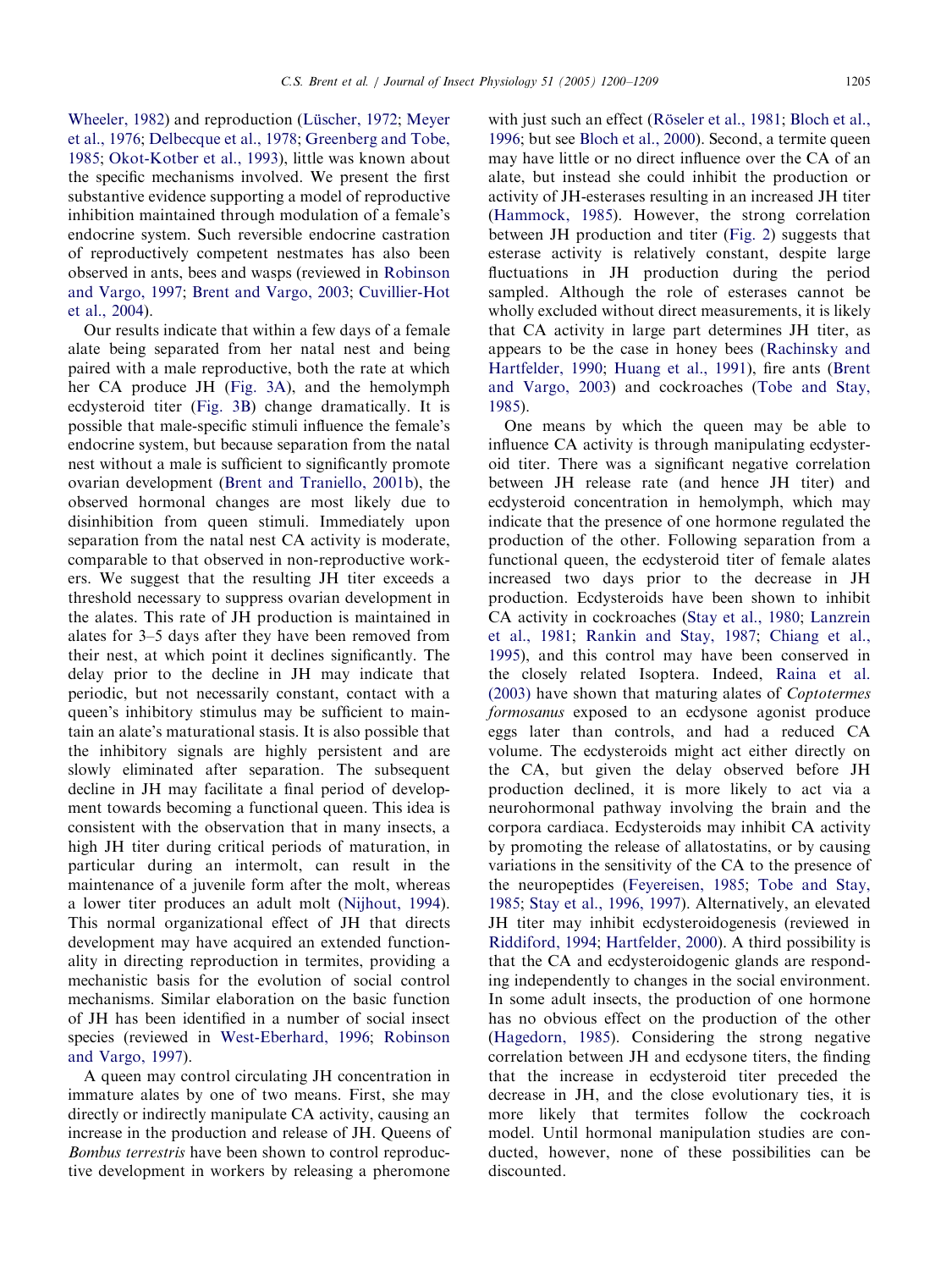<span id="page-6-0"></span>Subsequent to the initial decline in JH following separation from the natal nest, the circulating concentration of the hormone stays low for at least 1 month ([Fig. 3A\)](#page-3-0). During this time, there is no change in the number of ovarioles or vitellogenic oocytes in these maturating females [\(Fig. 4](#page-4-0)). By Day 45, both of these indicators of ovarian activity increase, while at the same time the JH release rate and titer also rise. This trend continues until the female is a fully mature queen. The coordination of these two parameters during this later stage of maturation suggests that the role of JH may be shifting, transitioning from a developmental regulator to a promoter of oogenesis. Similar shifts in functionality are observed in other insects, in which a high JH titer prevents the adult molt, but is necessary to stimulate oocyte production in mature adults ([Nijhout, 1994\)](#page-8-0). This shift in JH function may become effective within a few days or weeks following separation of the alates from the inhibitory influences of their natal nest, and may be the result of organizational changes within the brain or the ovaries. The concurrent variation observed in ecdysteroid titer [\(Fig. 3B](#page-3-0)) may actually stimulate such changes, since these hormones have been shown to have both organizational and activational effects in other insects [\(Tsuchida et al., 1987](#page-8-0); [Hagedorn, 1989](#page-7-0); Bitsch and Bitsch, 1988; [Stay et al., 1997\)](#page-8-0). [Greenberg and Tobe](#page-7-0) [\(1985\)](#page-7-0) have already demonstrated that vitellogenin production is correlated with JH titer in secondary reproductives of Z. angusticollis, and the very rapid release rate of JH observed in mature queens may reflect their need to maintain a constant, high rate of vitellogenin production to support their increased fecundity.

During the same period that JH production is increasing, ecdysteroid titers are dropping [\(Fig. 3B\)](#page-3-0). This decline may be the result of a changed capacity to produce the hormone(s). The specific origin of ecdysteroids in adult termites is unknown, but one potential source during the initial development of maturing alates is the prothoracic glands. The prothoracic glands are the primary source of ecdysteroids in immature insects ([Hagedorn, 1985\)](#page-7-0), and have been shown to persist in other adult castes of some termite species (reviewed in [Noirot, 1969](#page-8-0)). After the adult molt, these glands tend to degenerate in the majority of insects [\(Hagedorn, 1985;](#page-7-0) [Nijhout, 1994\)](#page-8-0), although they are known to persist and regulate reproduction in Thermobia (Bitsch and Bitsch, 1988). The prothoracic glands of Z. angusticollis may remain intact after the alate molt, remaining active until the primary reproductive has undergone the final stages of maturation following its developmental disinhibition. Ecdysteroid production may decline once these glands begin to degenerate. Intact prothoracic glands have not been found in mature termite queens, so it is likely that the ecdysteroids we observed in these older females have a different origin. In other adult insects the ovaries are

ecdysteroidogenic ([Rees, 1985](#page-8-0); [Delbecque et al., 1990;](#page-7-0) [Whiting and Dinan, 1990;](#page-9-0) [Weidener et al., 1992](#page-8-0); [Gillot](#page-7-0) [and Ismail, 1995\)](#page-7-0) and the hormones are responsible for driving oocyte maturation or are incorporated into the eggs to control embryonic development ([Hagedorn,](#page-7-0) [1985, 1989;](#page-7-0) [Hoffmann and Lageux, 1985\)](#page-7-0). Further study will be necessary to define the role and origin of these hormones in termite queens.

In summary, these results indicate that although alates have an adult form, profound internal changes must occur before they can become functional reproductives. Following their imaginal molt, their hormonal physiology and ovarian development more closely resemble those of non-reproductive forms. Release from a queen's inhibitory stimuli results in significant changes in both JH and ecdysteroid production, supporting the hypothesis that queens maintain reproductive dominance by manipulating the endocrinology of nestmates. Once free of this suppressive effect, an alate goes through a major period of neuroendocrine reorganization. The maturational changes affect the way in which the termite perceives and responds to its environment, activates reproductive behaviors, and initiates oogenesis. The hormones that are regulating this transformation appear to undergo their own changes in function. Future research will further elucidate the endocrine mechanisms controlling reproduction, and will identify the specific inhibitory stimuli used by functional queens to control their nestmates.

#### Acknowledgments

We thank Dr. S. Ramaswamy, Department of Entomology, Kansas State University, for supplying internal standard, Drs. L. Gilbert and J. Warren, University of North Carolina, Chapel Hill, for ecdysteroid antibody, Dr. W. Boss, Department of Botany, North Carolina State University, for use of the TLC plate scanner, and Dr. M. Roe, Department of Entomology, North Carolina State University, for use of the GC-MSD. We also thank D. Calleri, Department of Biology, Boston University, for supplying termites. The project was supported by the National Research Initiative of the USDA Cooperative State Research, Education and Extension Service, Grant no. 2002- 35302-12526.

#### References

- Bergot, B.J., Ratcliff, M., Schooley, D.A., 1981. Method for the quantitative determination of the four known juvenile hormones in insect tissue using gas chromatography-mass spectroscopy. Journal of Chromatography 204, 231–244.
- Bitsch, C., Bitsch, J., 1988. 20-Hydroxyecdsyone and ovarian maturation in the firebrat Thermobia domestica (Thysanura: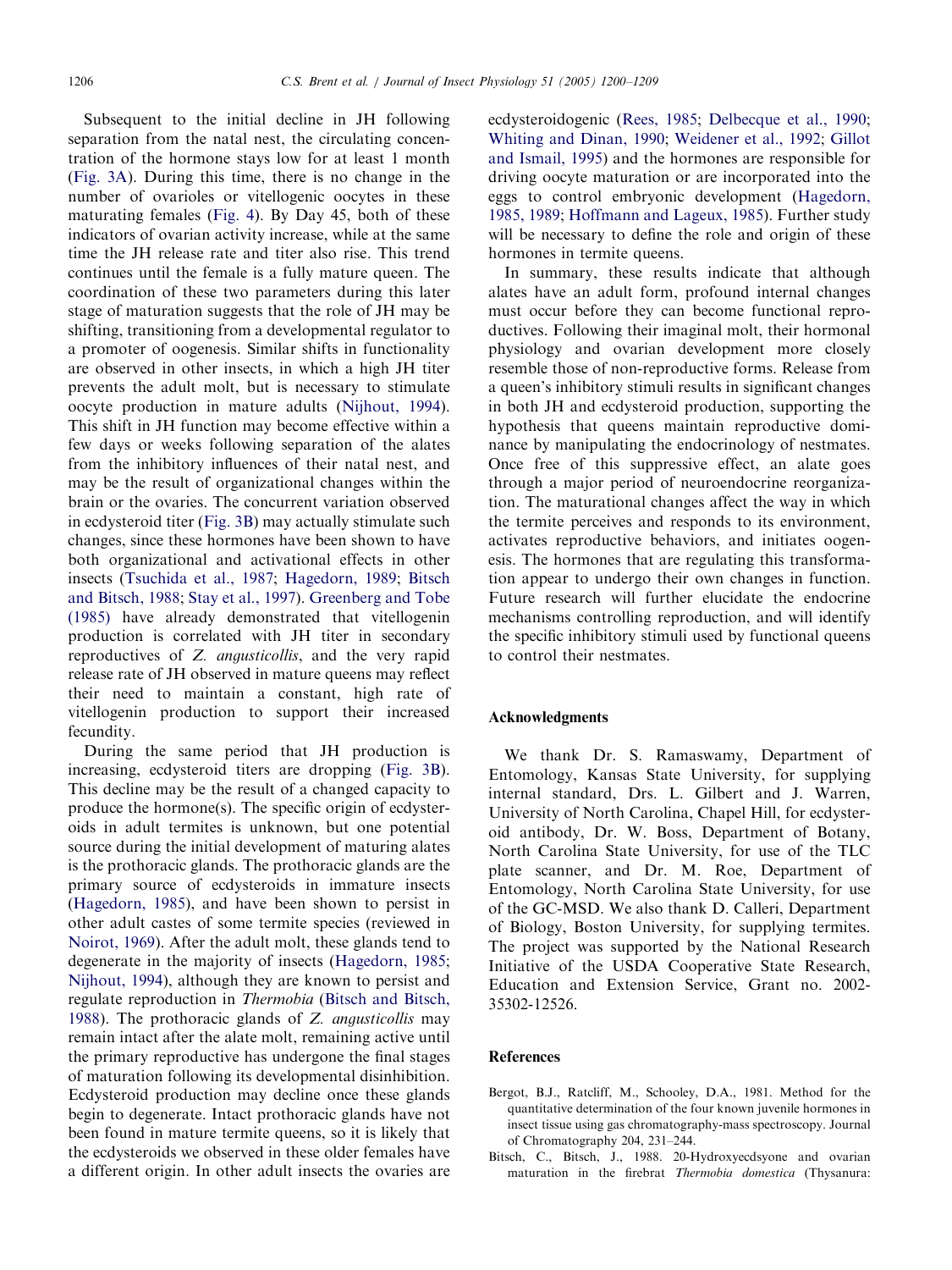<span id="page-7-0"></span>Lepismatidae). Archives of Insect Biochemistry and Physiology 7, 281–294.

- Bloch, G., Borst, D.W., Huang, Z.-Y., Robinson, G.E., Hefetz, A., 1996. Effects of social conditions on Juvenile Hormone mediated reproductive development in Bombus terrestris workers. Physiological Entomology 21, 257–267.
- Bloch, G., Borst, D.W., Huang, Z.-Y., Robinson, G.E., Cnaani, J., Hefetz, A., 2000. Juvenile hormone titers, juvenile hormone biosynthesis, ovarian development and social environment in Bombus terrestris. Journal of insect Physiology 46, 47–57.
- Bordereau, C., 1985. The role of pheromones in termite caste differentiation. In: Watson, J.A.L., Okot-Kotber, B.M., Noirot, C.h. (Eds.), Caste Differentiation in Social Insects. Pergamon Press, New York, pp. 221–226.
- Bordereau, C., Hirn, M., Delbecque, J.-P., Dereggi, M., 1976. Ecdysones in an adult insect—termite queen. Comptes Rendus Hebodomadaires des Seances de la Academie des Sciences Serie D 282, 885–888.
- Brent, C.S., Traniello, J.F.A., 2001a. Social influence of larvae on ovarian maturation in both primary and secondary reproductives of Zootermopsis angusticollis. Physiological Entomology 26, 78–85.
- Brent, C.S., Traniello, J.F.A., 2001b. Influence of sex-specific stimuli on ovarian maturation in both primary and secondary reproductives of the dampwood termite Zootermopsis angusticollis. Physiological Entomology 26, 239–247.
- Brent, C.S., Vargo, E.L., 2003. Changes in juvenile hormone in maturing virgin queens of Solenopsis invicta. Journal of Insect Physiology 49, 967–974.
- Castle, G.B., 1934. The damp-wood termites of western United States, genus Zootermopsis. In: Kofoid, C. (Ed.), Termites and Termite Control. University of California Press, Berkeley, pp. 264–282.
- Chiang, A.-S., Tsai, W.-H., Schal, C., 1995. Neural and hormonal regulation of corpora allata in the cockroach, Diploptera punctata. Molecular and Cellular Endocrinology 115, 51–57.
- Cuvillier-Hot, V., Lenoir, Peeters, C., 2004b. Reproductive monopoly enforced by sterile police workers in a queenless ant. Behavioral Ecology 15, 970–975.
- Delbecque, J.-P., Lanzrein, B., Bordereau, C., Imboden, H., Hirn, M., OConnor, J.D., Noirot, C., Luscher, M., 1978. Ecdysone and ecdysterone in physogastric termite and eggs of Macrotermes bellicosus and Macrotermes subhyalinus. General and Comparative Endocrinology 36, 40–47.
- Delbecque, J.-P., Weidner, K., Hoffmann, K.H., 1990. Alternative sites for ecdysteroid production in insects. Invertebrate Reproduction and Development 18, 29–42.
- Feyereisen, R., 1985. Regulation of juvenile hormone titer: synthesis. In: Kerkut, G.A., Gilbert, L.I. (Eds.), Comprehensive Insect Physiology, Biochemistry and Pharmacology, vol. 7. Pergamon Press, Oxford, pp. 391–429.
- Feyereisen, R., Tobe, S.S., 1981. A rapid partition assay for routine analysis of juvenile hormone release by insect corpora allata. Analytical Biochemistry 111, 372–375.
- Gillot, C., Ismail, P.M., 1995. In vitro synthesis of ecdysteroid by the male accessory reproductive glands, testis and abdominal integument of the adult migratory grasshopper, Melanoplus sanguinipes. Invertebrate Reproduction and Development 27, 65–71.
- Greenberg, S.L.W., Stuart, A.M., 1979. The influence of group size on ovarian development in adult and neotenic reproductives of the termite Zootermopsis angusticollis Hagen (Hododtermitidae). International Journal of Invertebrate Reproduction 1, 99–108.
- Greenberg, S.L.W., Stuart, A.M., 1982. Precocious reproductive development (neoteny) by larvae of a primitive termite Zootermopsis angusticollis (Hagen). Insect Sociaux 29, 535–547.
- Greenberg, S.L.W., Tobe, S.S., 1985. Adaptation of a radiochemical assay for juvenile hormone biosynthesis to study caste

differentiation in a primitive termite. Journal of Insect Physiology 31, 347–352.

- Hagedorn, H.H., 1985. The role of ecdysteroids in reproduction. In: Kerkut, G.A., Gilbert, L.I. (Eds.), Comprehensive Insect Physiology, Biochemistry and Pharmacology, vol. 8. Pergamon, New York, pp. 205–262.
- Hagedorn, H.H., 1989. Physiological roles of hemolymph ecdysteroids in the adult insect. In: Koolman, J. (Ed.), Ecdysone: From Chemistry to Mode of Action. Georg Thieme Verlag, Stuttgart, pp. 279–289.
- Hammock, B.B., 1985. Regulation of juvenile hormone titer: degradation. In: Kerkut, G.A., Gilbert, L.I. (Eds.), Comprehensive Insect Physiology, Biochemistry and Pharmacology, vol. 7. Pergamon Press, Oxford, pp. 431–472.
- Hardie, J., 1995. Hormones and reproduction. In: Leather, S.R., Hardie, J. (Eds.), Insect Reproduction. CRC Press, New York, pp. 95–108.
- Hartfelder, K., 2000. Insect juvenile hormone: from ''status quo'' to high society. Brazilian Journal of Medical and Biological Research 33, 157–177.
- Hewitt, P.H., Watson, J.A.L., Nel, J.J.C., Schoeman, I., 1972. Control of the change from group to pair behavior by Hodotermes mossambicus reproductives. Journal of Insect Physiology 18, 143–150.
- Hoffmann, J.A., Lageux, M., 1985. Endocrine aspects of embryonic development in insects. In: Kerkut, G.A., Gilbert, L.I. (Eds.), Comprehensive Insect Physiology, Biochemistry and Pharmacology, vol. 1. Pergammon, New York, pp. 435–460.
- Holbrook, G.L., Chiang, A.S., Schal, C., 1997. Improved conditions for culture of biosynthetically active cockroach corpora allata. In Vitro Cellular and Developmental Biology—Animal 33, 452–458.
- Huang, Z.-Y., Robinson, G.E., Tobe, S.S., Yagi, K.J., Strambi, C., Strambi, A., Stay, B., 1991. Hormonal regulation of behavioural development in the honey bee is based on changes in the rate of juvenile hormone biosynthesis. Journal of Insect Physiology 37, 733–741.
- Kambhampati, S., 1995. A phylogeny of cockroaches and related insects based on DNA sequence of mitochondrial ribosomal RNA genes. Proceedings of the National Academy of Science 92, 2017–2020.
- Keller, L., Nonacs, P., 1993. The role of queen pheromones in social insects: queen control or queen signal? Animal Behavior 45, 787–794.
- Lanzrein, B., Wilhelm, R., Gentinetta, V., 1981. On the regulation of the corpora allata activity in adult females of the ovoviparous cockroach Nauphoeta cinerea. In: Pratt, G.E., Brooks, G.T. (Eds.), Juvenile Hormone Biochemistry. Elsevier/North Holland, New York, pp. 160–174.
- Leather, S.R., 1995. Factors affecting fecundity, fertility, oviposition and larviposition in insects. In: Leather, S.R., Hardie, J. (Eds.), Insect Reproduction. CRC Press, New York, pp. 143–174.
- Light, S.F., 1943. The determination of the castes of social insects. Quarterly Review of Biology 18, 46–63.
- Light, S.F., Weesner, F.M., 1951. Further studies on the production of supplementary reproductives in Zootermopsis (Isoptera). The Journal of Experimental Zoology 117, 397–414.
- Lüscher, M., 1972. Environmental control of juvenile hormone (JH) secretion and caste differentiation in termites. General and Comparative Endocrinology (Suppl 3), 509–514.
- Lüscher, M., 1974. Kasten und Kasten differenzierung bei neideren Termiten. In: Schmidt, G.H. (Ed.), Sozialpolmorphismus bei Insekten. Wissenschaftl. Verlagsges., Stuttgart, pp. 694–739.
- Lüscher, M., 1976. Evidence for an endocrine control of caste determination in higher termites. In: Lüscher, M. (Ed.), Phase and Caste Determination in Insects, Endocrine Endocrine Aspects. Pergamon Press, New York, pp. 91–103.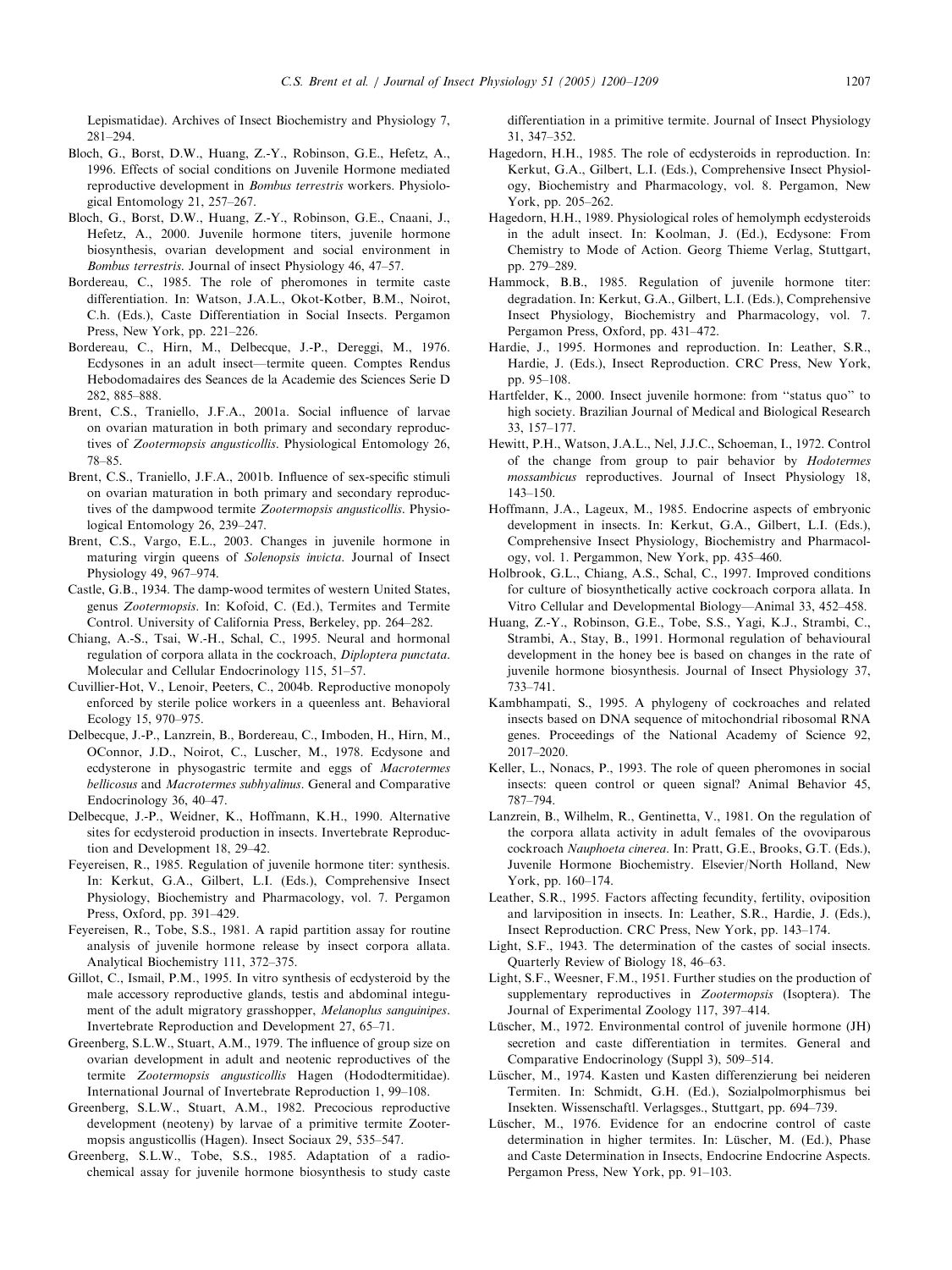- <span id="page-8-0"></span>Meyer, D.R., Lanzrein, B., Lüscher, M., Nakanishi, K., 1976. Isolation and identification of a juvenile hormone in termites. Experientia 32, 773.
- Miller, E.M., 1969. Caste differentiation in the lower termites. In: Krishna, K., Weesner, F.M. (Eds.), Biology of Termites, vol. 1. Academic Press, New York, pp. 283–310.
- Mori, K., Tominaga, M., Takigawa, T., Matsui, M., 1973. A mild transesterification method. Synthesis, 790–791.
- Nalepa, C.A., 1994. Nourishment and the origin of termite eusociality. In: Hunt, J.H., Nalepa, C.A. (Eds.), Nourishment and Evolution in Insect Societies. Westview Press, San Francisco, pp. 57–104.
- Nijhout, H.F., 1994. Insect Hormones. Princeton University Press, Princeton, New Jersey.
- Nijhout, H.F., Wheeler, D.E., 1982. Juvenile hormone and the physiological basis of polymorphisms. Quarterly Review of Biology 57, 109–133.
- Noirot, Ch., 1969. Formation of castes in higher termites. In: Krishna, K., Weesner, F.M. (Eds.), Biology of Termites, vol. 1. Academic Press, New York, pp. 311–350.
- Noirot, Ch., 1977. Various aspects of hormone action in social insects. In: Proceedings of the VIII Congress of the IUSSI (Wagenigen), pp. 12–16.
- Noirot, Ch., 1990. Sexual castes and reproductive strategies in termites. In: Engels, W. (Ed.), Social Insects: An Evolutionary Approach to Castes and Reproduction. Springer-Verlag, New York, pp. 5–35.
- Noirot, Ch., Bordereau, C., 1990. Termite polymorphism and morphogenetic hormones. In: Gupta, A.P. (Ed.), Morphogenetic Hormones of Arthropods: Roles in Histogenesis Organogenesis, and Morphogenesis. Rutgers University Press, New Brunswick, New Jersey, pp. 293–324.
- Okot-Kotber, B.M., 1980. Competence of Macrotermes michaelseni (Isoptera: Macrotermitinae) larvae to diferentiate into soldiers uner the influence of juvenile hormone analogue (ZR-15, methoprene). Journal of Insect Physiology 26, 655–659.
- Okot-Kotber, B.M., 1982. Correlation between larval weights, endocrine gland activities and competence period during differentiation of workers and soldiers in Macrotermes michaelseni (Isoptera: Termitidae). Journal of Insect Physiology 28, 905–910.
- Okot-Kotber, B.M., 1983. Differentiation in female final instars of a higher termite *Macrotermes michaelseni*. Physiological Entomology 8, 41–48.
- Okot-Kotber, B.M., Prestwich, G., Strambi, A., Strambi, C., 1993. Changes in morphogenetic hormone titers in isolated workers of the termite Reticulitermes flavipes (Kollar). General and Comparative Endocrinology 90, 290–295.
- Pratt, G.E., Tobe, S.S., 1974. Juvenile hormone radiobiosynthesised by corpora allata of adult female locusts in vitro. Life Sciences 14, 575–586.
- Rachinsky, A., Hartfelder, K., 1990. Corpora allata activity, a prime regulating element for caste-specific juvenile hormone titer in honey bee larvae (Apis mellifera carnica). Journal of Insect Physiology 36, 189–194.
- Raina, A.K., Park, Y.I., Hruska, Z., 2003. Ecdysone agonist halofenozide affects corpora allata and reproductive physiology of the Formosan subterranean termite, Coptotermes formosanus. Journal of Insect Physiology 49, 677–683.
- Rankin, S.M., Stay, B., 1987. Distribution of allatostatin in the adult cockroach, Diploptera punctata and effect on corpora allata in vitro. Journal of Insect Physiology 33, 551–558.
- Rees, H.H., 1985. Biosynthesis of ecdysone. In: Kerkut, G.A., Gilbert, L.I. (Eds.), Comprehensive Insect Physiology, Biochemistry and Pharmacology, vol. 7. Pergamon Press, Oxford, pp. 249–293.
- Riddiford, L.M., 1994. Cellular and molecular actions of juvenile hormone. I. General considerations and premetamorphic actions. Advances in Insect Physiology 24, 213–274.
- Robinson, G.E., Vargo, E.L., 1997. Juvenile hormone in the social Hymenoptera: Gonadotropin and behavioral pacemaker. Archives of Insect Biochemistry and Physiology 35, 559–583.
- Robinson, G.E., Strambi, C., Strambi, A., Feldlaufer, M.F., 1991. Comparison of juvenile hormone and ecdysteroid haemolymph titres in adult worker and queen honeybees (Apis mellifera). Journal of Insect Physiology 37, 929–935.
- Röseler, P., Röseler, I., Van Honk, C.G.J., 1981. Evidence for inhibition of corpora allata activity in workers of Bombus terrestris by a pheromone from the queen's mandibular glands. Experientia 37, 348–351.
- Ross, K.G., 1988. Differential reproduction in multiple-queen colonies of the fire ant Solenopsis invicta (Hymenoptera: Formicidae). Behavior, Ecology and Sociobiology 23, 341–355.
- Shu, S., Park, Y.I., Ramaswamy, S.B., Srinivasan, A., 1997. Hemolymph juvenile hormone titer in pupal and adult stages of southwestern cornborer, Diatraea grandiosella (Pyralidae), and its relationship with ovarian development. Journal of Insect Physiology 43, 719–726.
- Spradbery, J.P., 1965. The social organization of wasp communities. Symposium of the Zoological Society, London, vol. 14, pp. 61–96.
- Spradbery, J.P., 1991. Evolution of queen number and queen control. In: Ross, K.G., Matthews, R.W. (Eds.), The Social Biology of Wasps. Comstock Publishing Associates, Ithaca, New York, pp. 336–388.
- Stay, B., Friedel, T., Tobe, S.S., Mundall, E.C., 1980. Feedback control of juvenile hormone synthesis in cockroaches: possible role of ecdysterone. Science 207, 898–900.
- Stay, B., Fairbairn, S., Yu, C.G., 1996. Role of allatostatins in the regulation of juvenile hormone synthesis. Archives of Insect Biochemistry and Physiology 32, 287–297.
- Stay, B., Tobe, S.S., Bendedna, W.G., 1997. Allatostatins: identification, primary structure, functions and distribution. Advances in Insect Physiology 25, 267–337.
- Stuart, A.M., 1979. The determination and regulation of the neotenic reproductive caste in the lower termites (Isoptera): with special reference to the genus Zootermopsis (Hagen). Sociobiology 4, 223–237.
- Tobe, S.S., Pratt, G.E., 1974. The influence of substrate concentrations on the rate of insect juvenile hormone biosynthesis by corporaallata of the desert locust in vitro. Biochemistry Journal 144, 107–113.
- Tobe, S.S., Stay, B., 1985. Structure and regulation of the corpus allatum. Advances in Insect Physiology 18, 305–432.
- Tsuchida, K., Nagata, M., Suzuki, A., 1987. Hormonal control of ovarian development in the silkworm Bombyx mori. Archives of Insect Biochemistry and Physiology 5, 167–178.
- Warren, J.T., Gilbert, L.I., 1986. Ecdysone metabolism and distribution during the pupal-adult development of Manduca sexta. Insect Biochemistry 16, 65–82.
- Warren, J.T., Smith, W., Gilbert, L.I., 1984. Simplification of the ecdysteroid radioimmunoassay by the use of Protein A from Staphylococcus aureus. Experientia 40, 393–394.
- Weesner, F.M., 1969. The reproductive system. In: Krishna, K., Weesner, F.M. (Eds.), Biology of Termites, vol. 1. Academic Press, New York, pp. 125–160.
- Weidener, K., Clasz, M., Rieck, H., Hoffmann, K.H., 1992. Developmental changes in ecdysteroid biosynthesis in vitro during adult life and embryogenesis in a cricket, Gryllus bimaculatus de Geer. Invertebrate Reproduction and Development 21, 129–140.
- West-Eberhard, M.J., 1969. The social biology of polistine wasps. Miscellaneous Publications of the Museum of Zoology, University of Michigan 140, 1–101.
- West-Eberhard, M.J., 1978. Polygyny and the evolution of social behavior in wasps. Journal of the Kansas Entomological Society 51, 832–856.